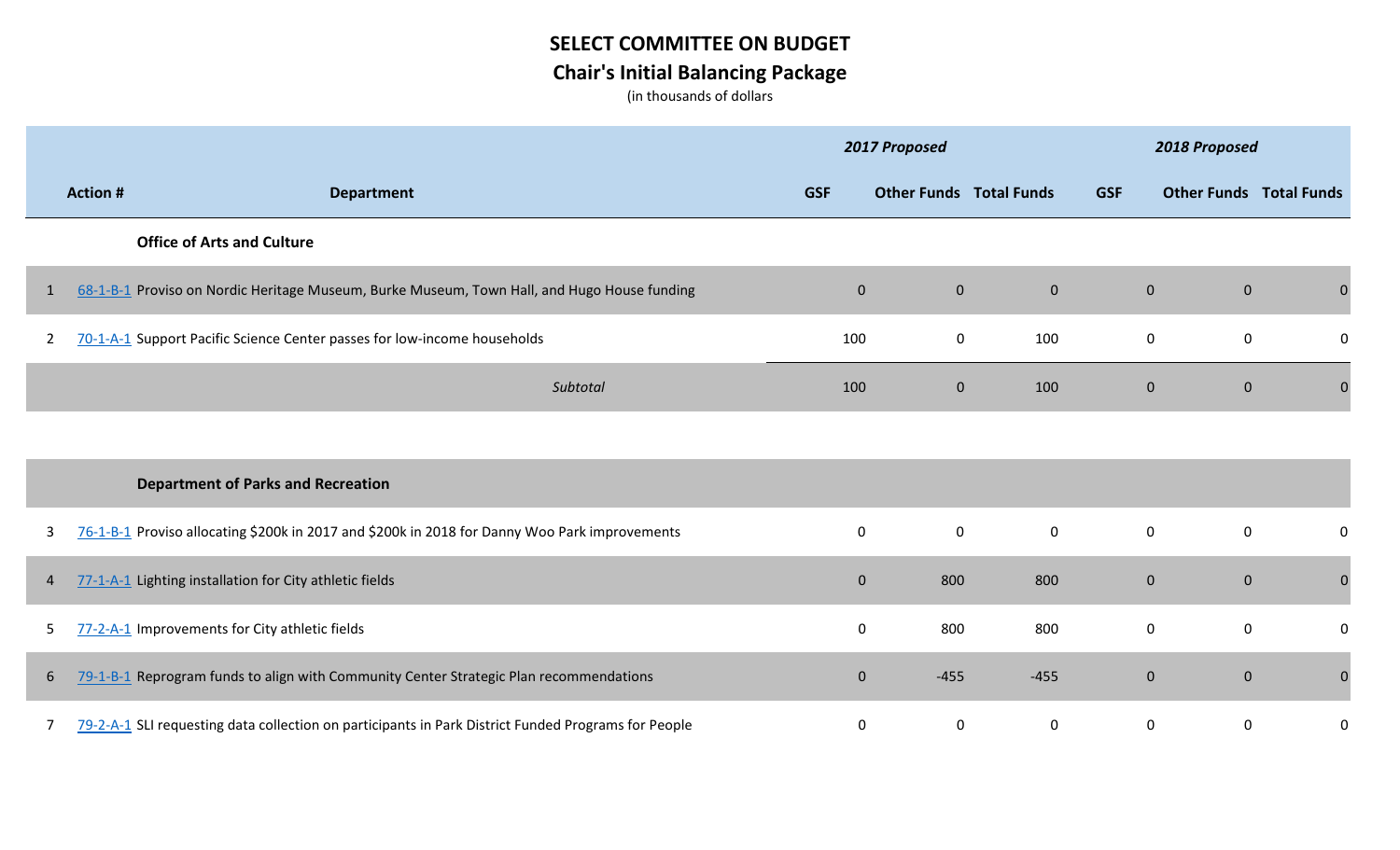|    |                                                                                                            |              | 2017 Proposed                  |                | 2018 Proposed    |                                |              |
|----|------------------------------------------------------------------------------------------------------------|--------------|--------------------------------|----------------|------------------|--------------------------------|--------------|
|    | <b>Action #</b><br><b>Department</b>                                                                       | <b>GSF</b>   | <b>Other Funds Total Funds</b> |                | <b>GSF</b>       | <b>Other Funds Total Funds</b> |              |
| 8  | 85-2-A-1 Improvements at Community Centers for the Seattle Preschool Program                               | $\mathbf 0$  | 1,500                          | 1,500          | $\mathbf{0}$     | $\mathbf{0}$                   | $\mathbf 0$  |
|    | Subtotal                                                                                                   | 0            | 2,645                          | 2,645          | $\mathbf 0$      | $\mathbf 0$                    | 0            |
|    |                                                                                                            |              |                                |                |                  |                                |              |
|    | <b>Human Services Department</b>                                                                           |              |                                |                |                  |                                |              |
|    | 9 217-1-A-1 Full-time social worker at Downtown Public Health Center                                       | 105          | $\mathbf 0$                    | 105            | 105              | $\mathbf{0}$                   | 105          |
| 10 | 218-1-A-1 Funding for the KC Child Fatality Review Team                                                    | 50           | $\mathbf 0$                    | 50             | 50               | $\mathbf 0$                    | 50           |
|    | 11 219-1-B-1 Evaluate Heroin and Prescription Opiate Addiction Task Force implementation (SLI)             | $\mathbf{0}$ | $\mathbf 0$                    | $\overline{0}$ | $\boldsymbol{0}$ | $\mathbf{0}$                   | $\mathbf 0$  |
|    | 12 234-1-A-1 Additional funding for seasonal, single adult shelter                                         | 86           | $\mathbf 0$                    | 86             | 86               | $\mathbf 0$                    | 86           |
|    | 13 236-1-A-1 Support extended hours and increased services at daytime shelter                              | 347          | $\mathbf 0$                    | 347            | 354              | $\boldsymbol{0}$               | 354          |
|    | 14 242-1-A-1 Lockers and/or storage of belongings at emergency shelters                                    | 200          | $\mathbf 0$                    | 200            | 200              | $\mathbf 0$                    | 200          |
| 15 | Transfer funds to FAS and add positions to implement Mayor's interim<br>$248 - 1 - A - 2$<br>homeless plan | $\mathbf 0$  | $\mathbf 0$                    | $\mathbf{0}$   | $\mathbf 0$      | $\mathbf{0}$                   | $\mathbf{0}$ |
| 16 | 255-1-B-1 Additional funding for Law Enforcement Assisted Diversion (LEAD)                                 | 150          | 0                              | 150            | 150              | 0                              | 150          |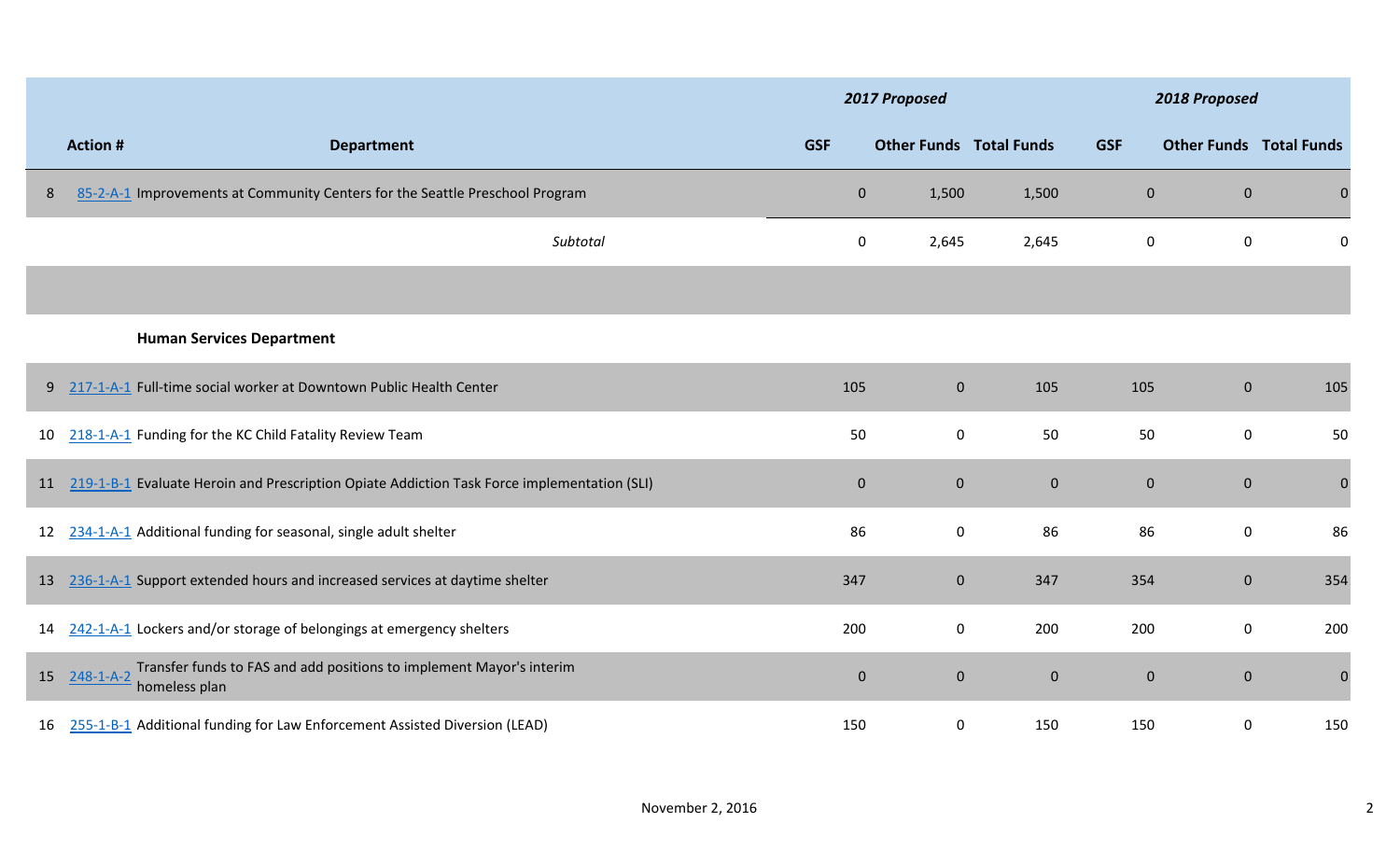|    |                                                                                 |                                                                               |            | 2017 Proposed                  |             |            | 2018 Proposed                  |             |
|----|---------------------------------------------------------------------------------|-------------------------------------------------------------------------------|------------|--------------------------------|-------------|------------|--------------------------------|-------------|
|    | <b>Action #</b>                                                                 | <b>Department</b>                                                             | <b>GSF</b> | <b>Other Funds Total Funds</b> |             | <b>GSF</b> | <b>Other Funds Total Funds</b> |             |
|    | 17 256-1-A-1 Increase support for South Park Family Sevice Center               |                                                                               | 150        | $\boldsymbol{0}$               | 150         | 156        | $\mathbf{0}$                   | 156         |
| 18 |                                                                                 | 257-1-B-1 Implement recommendations of North Seattle Human Services Summit    | 125        | $\mathbf 0$                    | 125         | 125        | $\mathbf 0$                    | 125         |
| 19 |                                                                                 | 260-2-A-2 Reduced Minimum Wage Mitigation to reflect revised needs assessment | $-12$      | $\mathbf 0$                    | $-12$       | $-112$     | $\mathbf{0}$                   | $-112$      |
| 20 | 262-1-A-1 Support for homeless LGBTQ youth                                      |                                                                               | 40         | 0                              | 40          | 40         | $\mathbf 0$                    | 40          |
|    | 21 264-1-B-1 Backpack food programs for school age children                     |                                                                               | 350        | $\boldsymbol{0}$               | 350         | 350        | $\mathbf{0}$                   | 350         |
| 22 | 265-1-B-1 Support Community Connections in food banks                           |                                                                               | 475        | $\mathbf 0$                    | 475         | 475        | $\mathbf 0$                    | 475         |
| 23 | $266 - 1 - A - 1$<br>levels                                                     | Fund advocacy efforts for minimum wage mitigation at state and federal        | 40         | $\boldsymbol{0}$               | 40          | 40         | $\mathbf{0}$                   | 40          |
| 24 | $267 - 1 - B - 1$<br>violence victims                                           | Flexible and mobile advocates tp serve domestic violence and sexual           | 491        | $\pmb{0}$                      | 491         | 491        | $\mathbf 0$                    | 491         |
|    | 25 268-1-A-1 Funding for a Legal Navigator at King County Courthouse            |                                                                               | 76         | $\pmb{0}$                      | 76          | 76         | $\mathbf{0}$                   | 76          |
| 26 | 269-1-A-1 Low barrier services for victims of commercial sexual exploitation    |                                                                               | 20         | $\mathbf 0$                    | 20          | 20         | $\mathbf 0$                    | 20          |
|    | 27 270-1-A-1 Housing stability services for youth tramautized by sexual assault |                                                                               | 50         | $\boldsymbol{0}$               | 50          | 50         | $\mathbf{0}$                   | 50          |
| 28 | 272-1-A-1 SLI to evaluation the effectiveness of family resource centers        |                                                                               | 0          | $\pmb{0}$                      | $\mathbf 0$ | 0          |                                | $\mathbf 0$ |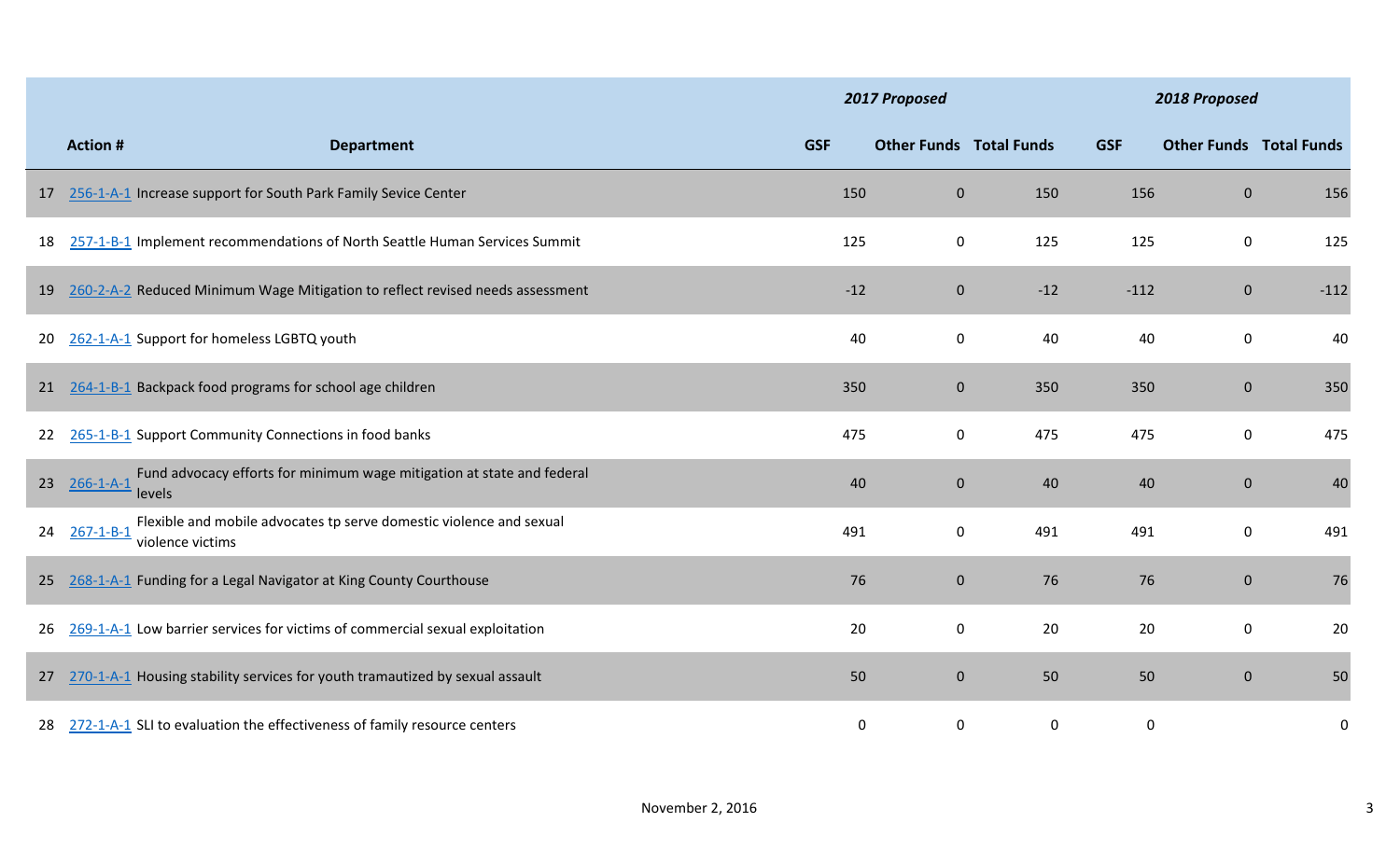|                 |                                                                                                           | 2017 Proposed |                                |                | 2018 Proposed |                                |             |  |
|-----------------|-----------------------------------------------------------------------------------------------------------|---------------|--------------------------------|----------------|---------------|--------------------------------|-------------|--|
|                 | <b>Action #</b><br><b>Department</b>                                                                      | <b>GSF</b>    | <b>Other Funds Total Funds</b> |                | <b>GSF</b>    | <b>Other Funds Total Funds</b> |             |  |
| 29              | 274-1-C-1 Needs assessment by HSD for senior services (SLI)                                               | $\pmb{0}$     | $\mathbf{0}$                   | $\overline{0}$ | $\mathbf{0}$  | $\mathbf{0}$                   |             |  |
|                 | Subtotal                                                                                                  | 2,743         | $\boldsymbol{0}$               | 2,743          | 2,655         | $\mathbf 0$                    | 2,655       |  |
|                 |                                                                                                           |               |                                |                |               |                                |             |  |
|                 | <b>Department of Education and Early Learning</b>                                                         |               |                                |                |               |                                |             |  |
| 30 <sup>2</sup> | Support non-tuition components of South Seattle College 13th Year<br>$158 - 1 - D - 1$<br>Promise program | 500           | $\mathbf{0}$                   | 500            | 500           | $\mathbf 0$                    | 500         |  |
| 31              | 160-1-B-1 Executive function training program for middle school students                                  | 75            | $\mathbf 0$                    | 75             | $\pmb{0}$     | $\mathbf 0$                    | 0           |  |
| 32 <sup>2</sup> | Summer literacy program for children in kindergarten through second<br>$161 - 1 - A - 1$<br>grade         | 104           | $\mathbf{0}$                   | 104            | 135           | $\mathbf{0}$                   | 135         |  |
| 33              | 162-1-B-1 Fund study on how best to support Family Child Care providers                                   | 125           | $\mathbf 0$                    | 125            | $\mathbf 0$   | $\mathbf 0$                    | $\mathbf 0$ |  |
|                 | Subtotal                                                                                                  | 804           | $\mathbf 0$                    | 804            | 635           | $\mathbf{0}$                   | 635         |  |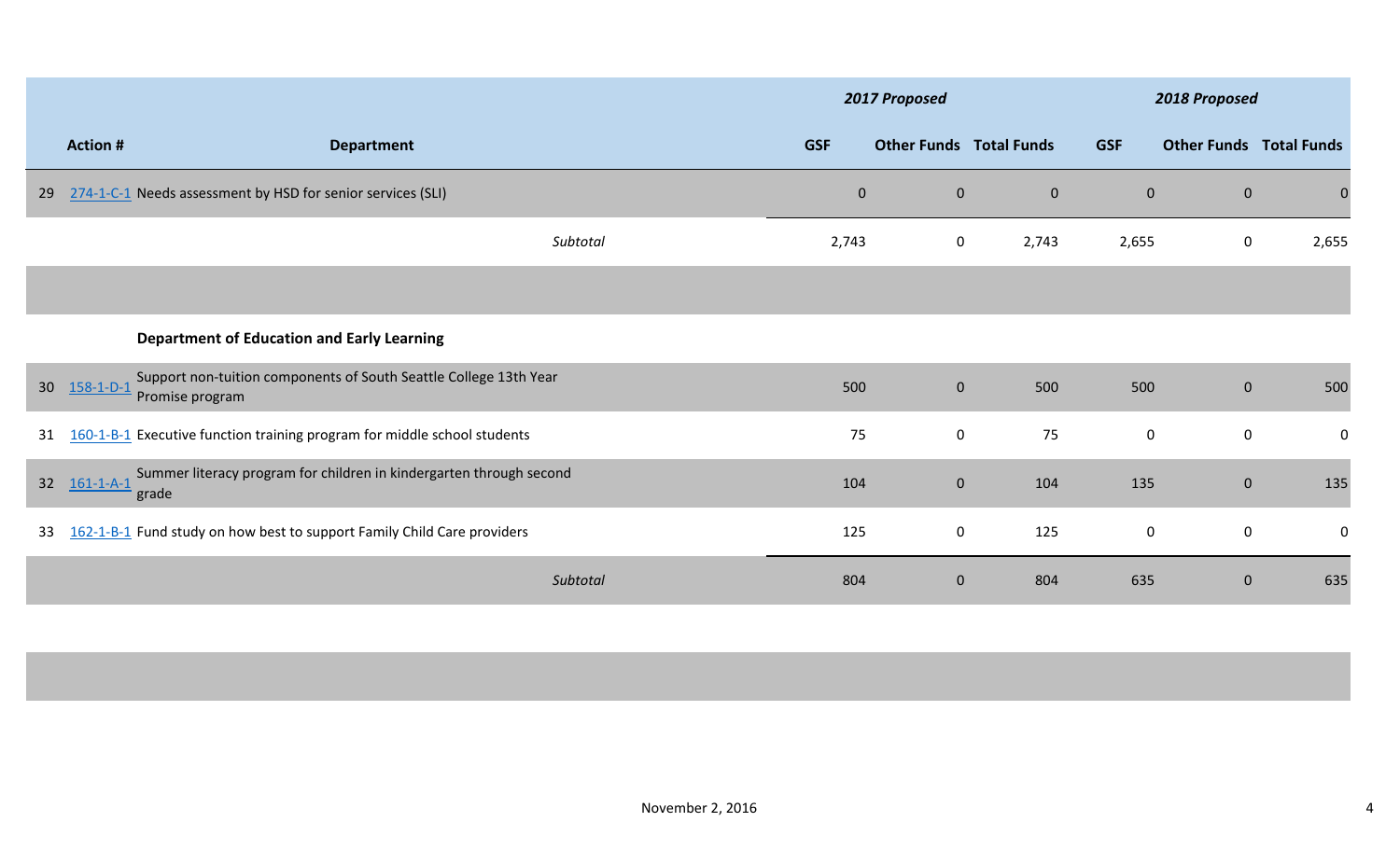|    |                 |                                                                                                    | 2017 Proposed |                                |                |                  | 2018 Proposed                  |             |
|----|-----------------|----------------------------------------------------------------------------------------------------|---------------|--------------------------------|----------------|------------------|--------------------------------|-------------|
|    | <b>Action #</b> | <b>Department</b>                                                                                  | <b>GSF</b>    | <b>Other Funds Total Funds</b> |                | <b>GSF</b>       | <b>Other Funds Total Funds</b> |             |
|    |                 | <b>Office of Economic Development</b>                                                              |               |                                |                |                  |                                |             |
| 34 |                 | 168-1-B-1 Only in Seattle funding for Chinatown-ID litter and street cleaning                      | 192           | $\mathbf 0$                    | 192            | $\boldsymbol{0}$ | $\mathbf 0$                    | 0           |
| 35 |                 | 171-1-A-2 Proviso on King Street Station activation funding pending OED report on RFP process      | $\mathbf{0}$  | $\mathbf 0$                    | $\overline{0}$ | $\overline{0}$   | $\overline{0}$                 | $\pmb{0}$   |
| 36 |                 | 172-1-C-1 Only in Seattle funding support for Belltown area                                        | 50            | $\mathbf 0$                    | 50             | 50               | 0                              | 50          |
| 37 |                 | 173-1-A-1 Legacy business study funding                                                            | 100           | $\mathbf{0}$                   | 100            | $\mathbf{0}$     | $\overline{0}$                 | $\mathbf 0$ |
| 38 |                 | 175-1-A-1 Explore increased placement of Mayor's Youth Employment Initiative interns in City (SLI) | $\mathbf 0$   | $\mathbf 0$                    | $\mathbf 0$    | $\boldsymbol{0}$ | $\mathbf 0$                    | 0           |
|    |                 | Subtotal                                                                                           | 342           | $\mathbf{0}$                   | 342            | 50               | $\overline{0}$                 | 50          |
|    |                 |                                                                                                    |               |                                |                |                  |                                |             |
|    |                 | <b>Office of Housing</b>                                                                           |               |                                |                |                  |                                |             |
| 39 |                 | 226-1-B-1 Develop a proposal for a homeless youth housing project                                  | 50            | 50                             | 100            | $\boldsymbol{0}$ | $\mathbf 0$                    | 0           |
|    |                 | Subtotal                                                                                           | 50            | 50                             | 100            | $\overline{0}$   | $\mathbf{0}$                   | $\Omega$    |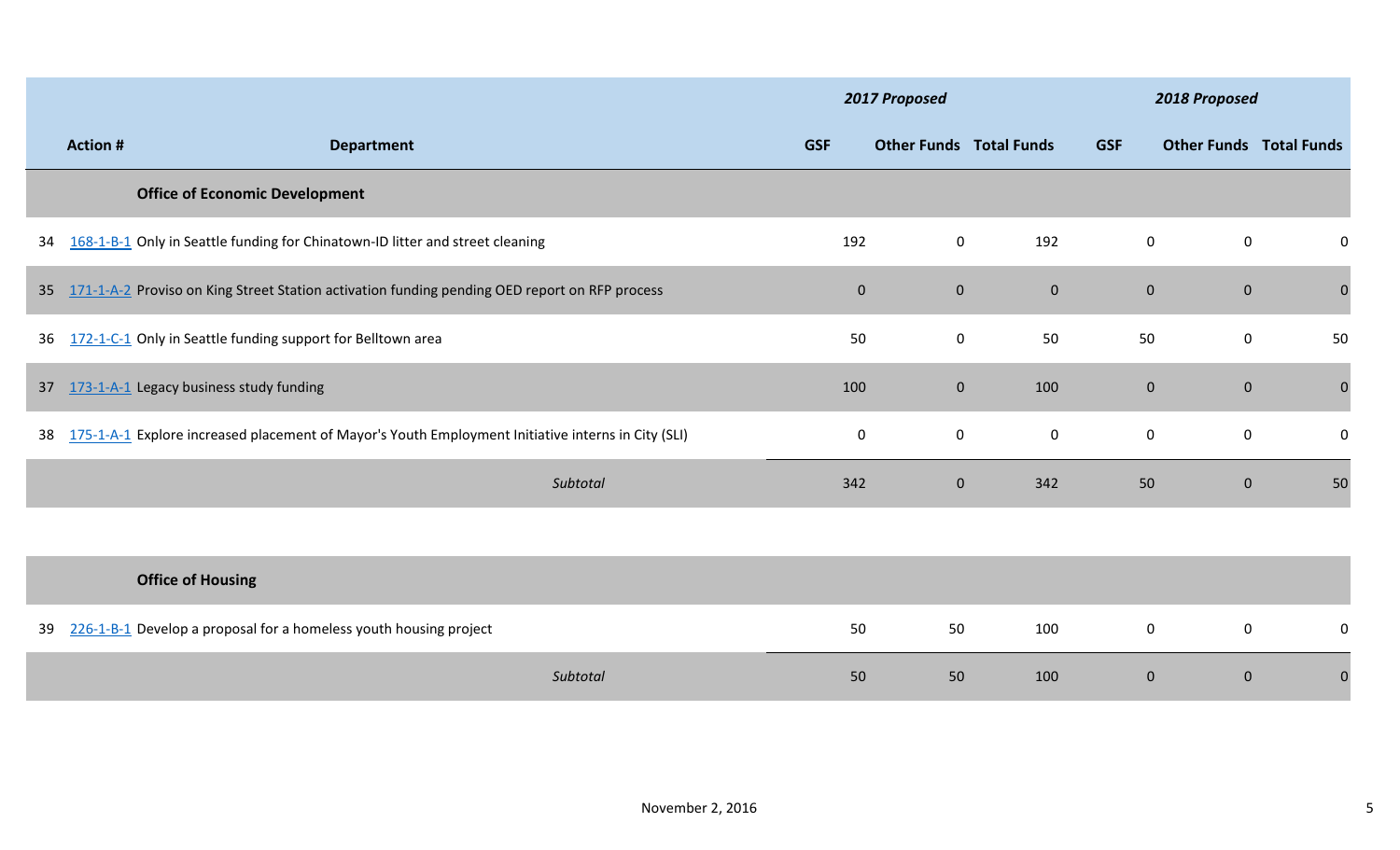|    |                |                                                                                 | 2017 Proposed |                                |     | 2018 Proposed |                                |     |  |
|----|----------------|---------------------------------------------------------------------------------|---------------|--------------------------------|-----|---------------|--------------------------------|-----|--|
|    | <b>Action#</b> | <b>Department</b>                                                               | <b>GSF</b>    | <b>Other Funds Total Funds</b> |     | <b>GSF</b>    | <b>Other Funds Total Funds</b> |     |  |
|    |                | <b>Department of Neighborhoods</b>                                              |               |                                |     |               |                                |     |  |
| 40 |                | 181-1-A-1 Fund a fellowship program for community-based organizations           | 150           | $\mathbf 0$                    | 150 | 150           | $\mathbf 0$                    | 150 |  |
|    |                | 41 182-1-A-1 Funding for a Grants and Contracts Specialist position             | 94            | $\overline{0}$                 | 94  | 97            | $\overline{0}$                 | 97  |  |
| 42 |                | 183-1-A-1 Funding for a Community Outreach Plan Specialist position             | 76            | $\mathbf 0$                    | 76  | 78            | $\mathbf{0}$                   | 78  |  |
| 43 |                | 184-1-A-1 Add a Strategic Advisor 2 position for performance analysis           | 133           | $\overline{0}$                 | 133 | 137           | $\mathbf{0}$                   | 137 |  |
| 44 |                | 185-1-A-1 Community satisfaction survey                                         | 80            | $\bf{0}$                       | 80  | 80            | $\mathbf{0}$                   | 80  |  |
| 45 |                | 200-1-A-1 Chinatown-International District public safety surveys                | 20            | $\mathbf{0}$                   | 20  | 20            | $\mathbf{0}$                   | 20  |  |
| 46 |                | 201-1-A-1 Fund Chinatown-International District Public Safety Coordinator       | 75            | $\mathbf 0$                    | 75  | 75            | $\mathbf 0$                    | 75  |  |
|    |                | Subtotal                                                                        | 628           | $\overline{0}$                 | 628 | 637           | $\mathbf{0}$                   | 637 |  |
|    |                |                                                                                 |               |                                |     |               |                                |     |  |
|    |                | <b>Department of Construction &amp; Inspection</b>                              |               |                                |     |               |                                |     |  |
| 47 |                | 139-1-A-1 Relocation assistance to displaced, low income trailer park residents | 190           | 0                              | 190 | $\mathbf 0$   | $\mathbf 0$                    | 0   |  |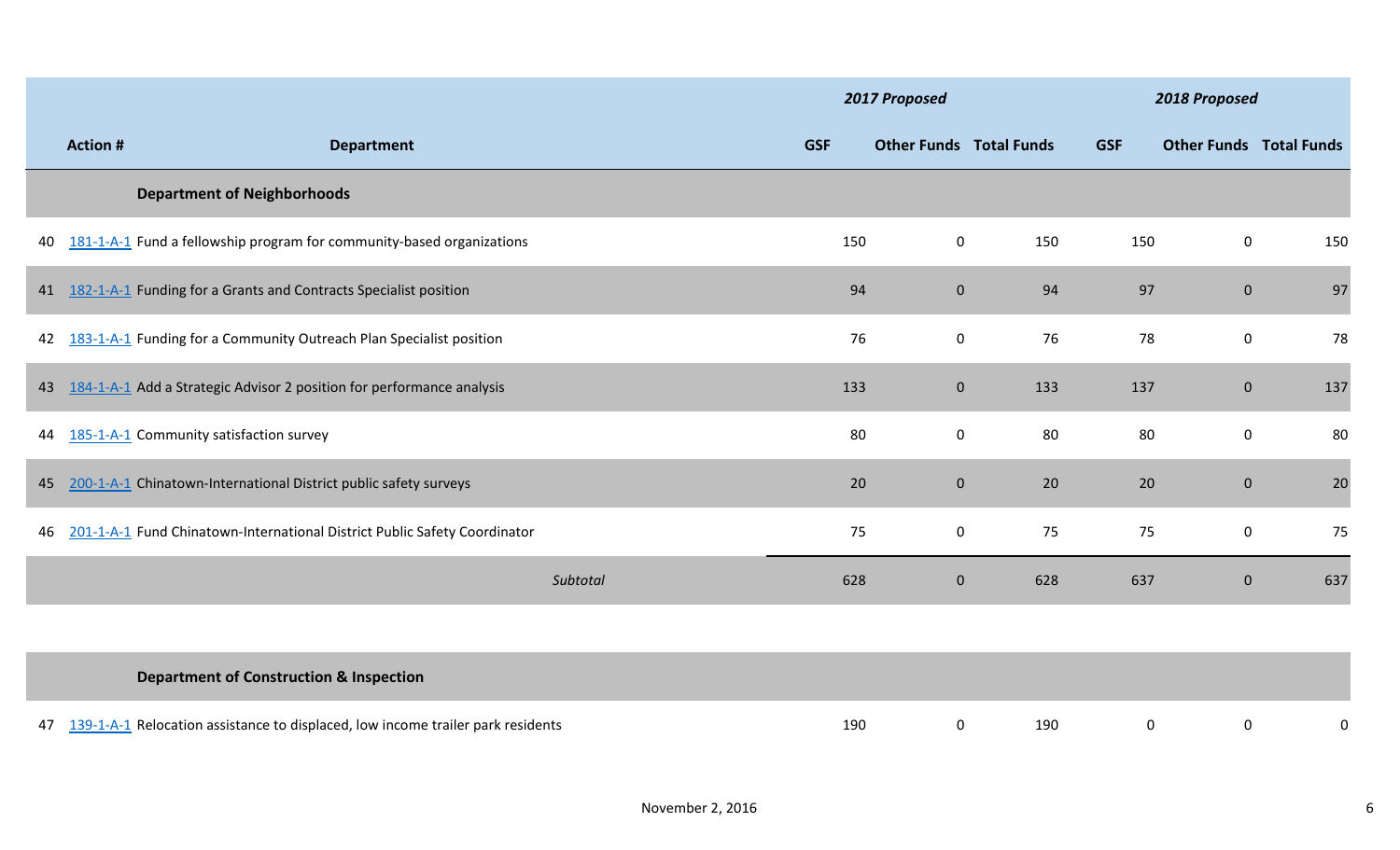|    |                                  |                                                                                                       |             | 2017 Proposed                  |             |                  | 2018 Proposed  |                                |
|----|----------------------------------|-------------------------------------------------------------------------------------------------------|-------------|--------------------------------|-------------|------------------|----------------|--------------------------------|
|    | <b>Action#</b>                   | <b>Department</b>                                                                                     | <b>GSF</b>  | <b>Other Funds Total Funds</b> |             | <b>GSF</b>       |                | <b>Other Funds Total Funds</b> |
| 48 |                                  | 140-1-A-1 Design competition for detached accessory dwelling unit (DADU) plans                        | 100         | $\mathbf 0$                    | 100         | $\mathbf{0}$     | $\overline{0}$ | $\mathbf{0}$                   |
| 49 |                                  | 142-2-A-1 Report on the process and cost of code interpretation and legal building site letters (SLI) | $\mathbf 0$ | $\mathbf 0$                    | $\mathbf 0$ | $\mathbf 0$      | $\mathbf 0$    | 0                              |
| 50 | $143 - 1 - A - 1$<br>fee limits) | Housing Ordinance Specialist position to implement CB 118817 (move-in                                 | 95          | $\mathbf 0$                    | 95          | 98               | $\overline{0}$ | 98                             |
| 51 | $143 - 2 - A - 1$<br>regulations | Additional positions to implement CB 118817 and enforce local rental                                  | 76          | $\mathbf 0$                    | 76          | 116              | 0              | 116                            |
| 52 |                                  | 144-1-A-1 Develop a proposal for a Tenant Landlord Resource Center (SLI)                              |             |                                |             |                  |                |                                |
| 53 |                                  | 144-2-A-3 Coordinated outreach on local rental regulations for tenants and landlords                  | 50          | $\mathbf 0$                    | 50          | $\boldsymbol{0}$ | $\mathbf 0$    | 0                              |
| 54 |                                  | 144-3-A-1 Development of a web portal for renting in Seattle                                          | 65          | $\mathbf 0$                    | 65          | $\overline{0}$   | $\overline{0}$ | $\mathbf 0$                    |
|    |                                  | Subtotal                                                                                              | 576         | $\boldsymbol{0}$               | 576         | 214              | 0              | 214                            |
|    |                                  |                                                                                                       |             |                                |             |                  |                |                                |
|    |                                  | <b>Criminal Justice Contracted Services</b>                                                           |             |                                |             |                  |                |                                |
| 55 |                                  | 352-1-B-1 Two-year civil legal aid pilot program                                                      | 220         | $\mathbf{0}$                   | 220         | 220              | $\overline{0}$ | 220                            |
|    |                                  | Subtotal                                                                                              | 220         | $\boldsymbol{0}$               | 220         | 220              | 0              | 220                            |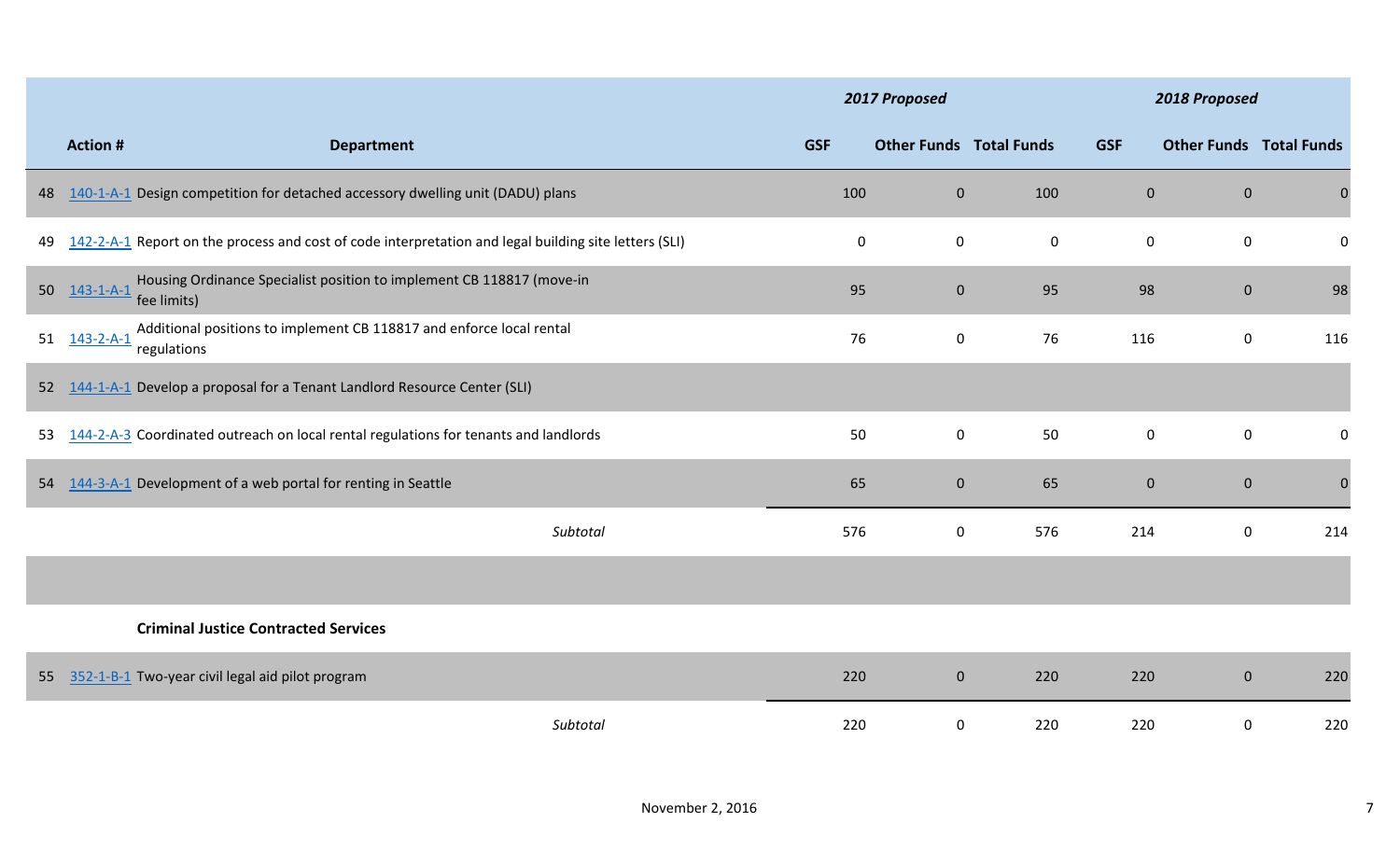|    |                   |                                                                                       | 2017 Proposed |                                |             | 2018 Proposed |                                |                |  |
|----|-------------------|---------------------------------------------------------------------------------------|---------------|--------------------------------|-------------|---------------|--------------------------------|----------------|--|
|    | <b>Action #</b>   | <b>Department</b>                                                                     | <b>GSF</b>    | <b>Other Funds Total Funds</b> |             | <b>GSF</b>    | <b>Other Funds Total Funds</b> |                |  |
|    |                   | <b>Law Department</b>                                                                 |               |                                |             |               |                                |                |  |
| 56 | $301 - 1 - A - 2$ | Eliminate Assistant City Prosecutor position related to proposed body worn<br>cameras | $-75$         | $\mathbf 0$                    | $-75$       | $-139$        | $\mathbf 0$                    | $-139$         |  |
| 57 |                   | 302-2-A-2 Add a position for improved coordination of IT functions                    | 129           | $\mathbf{0}$                   | 129         | 133           | $\mathbf{0}$                   | 133            |  |
|    |                   | Subtotal                                                                              | 54            | $\mathbf 0$                    | 54          | $-6$          | $\mathbf 0$                    | $-6$           |  |
|    |                   |                                                                                       |               |                                |             |               |                                |                |  |
|    |                   | <b>Seattle Fire Department</b>                                                        |               |                                |             |               |                                |                |  |
| 58 |                   | 195-1-B-1 Deploy new aid car in 2017 instead of 2018                                  | 454           | $\mathbf{0}$                   | 454         | $\mathbf{0}$  | $\mathbf{0}$                   | $\mathbf{0}$   |  |
| 59 |                   | 197-1-A-1 Amend scope of CIP Project A1PS207 - Fire Station 31 Improvements           | $\mathbf 0$   | $\mathbf 0$                    | $\mathbf 0$ | $\mathbf 0$   | $\mathbf 0$                    | $\mathbf 0$    |  |
|    |                   | Subtotal                                                                              | 454           | $\mathbf 0$                    | 454         | $\mathbf{0}$  | $\mathbf{0}$                   | $\overline{0}$ |  |
|    |                   |                                                                                       |               |                                |             |               |                                |                |  |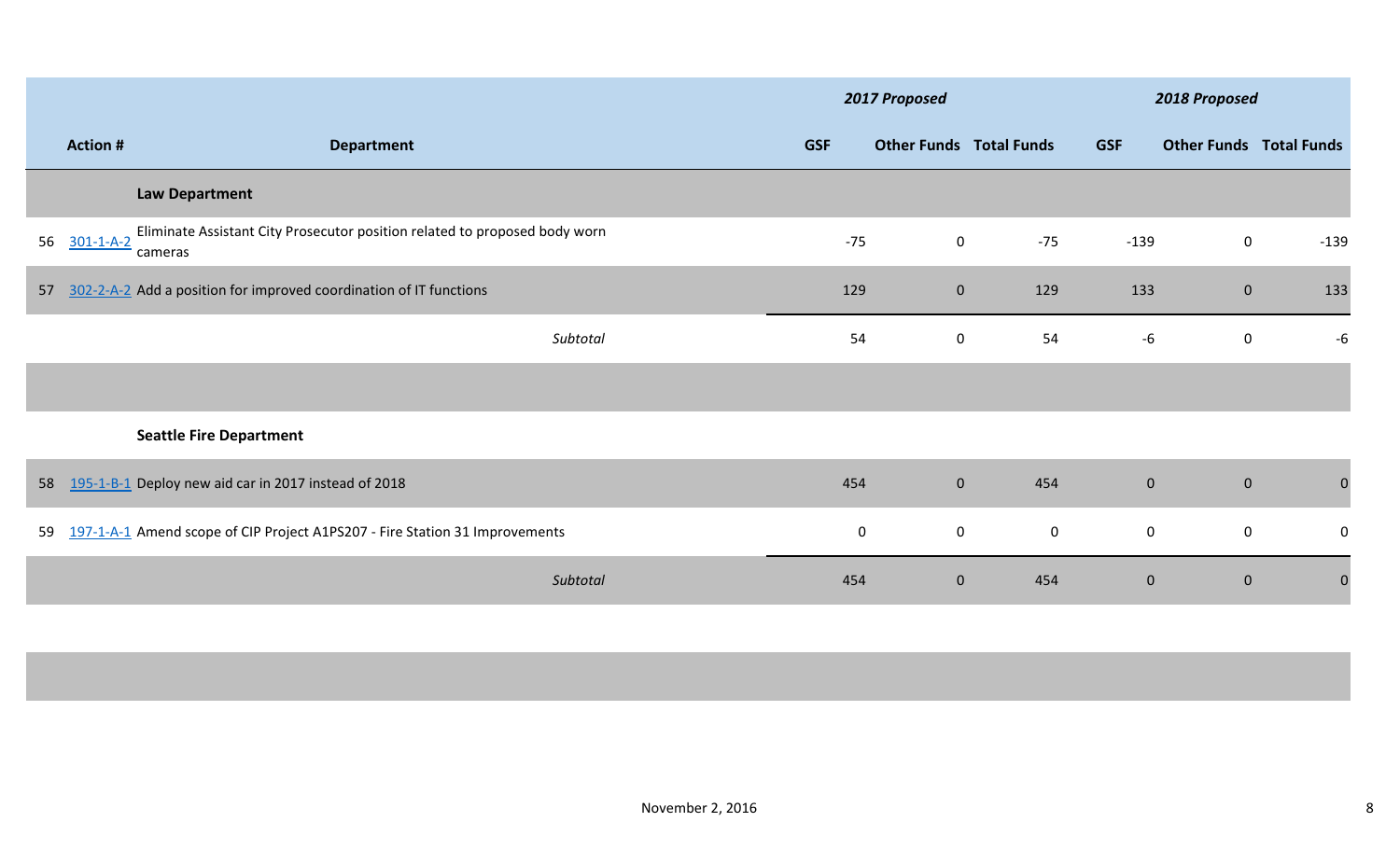|    |                |                                                                   |            | 2017 Proposed                  |          |            | 2018 Proposed                  |       |
|----|----------------|-------------------------------------------------------------------|------------|--------------------------------|----------|------------|--------------------------------|-------|
|    | <b>Action#</b> | <b>Department</b>                                                 | <b>GSF</b> | <b>Other Funds Total Funds</b> |          | <b>GSF</b> | <b>Other Funds Total Funds</b> |       |
|    |                | <b>Seattle Municipal Court</b>                                    |            |                                |          |            |                                |       |
| 60 |                | 314-1-A-1 Increase juror pay from \$10 per day to \$25 per day    | 62         | $\mathbf 0$                    | 62       | 62         | $\mathbf 0$                    | 62    |
|    |                | Subtotal                                                          | 62         | $\overline{0}$                 | 62       | 62         | $\overline{0}$                 | 62    |
|    |                |                                                                   |            |                                |          |            |                                |       |
|    |                | <b>Seattle Police Department</b>                                  |            |                                |          |            |                                |       |
| 61 |                | 203-1-B-1 Increase 911 Communications Center call taker positions | 246        | $\mathbf 0$                    | 246      | 508        | $\mathbf 0$                    | 508   |
|    |                | 62 205-1-A-2 Phased implementation of records management system   | $-2,045$   | $\mathbf{0}$                   | $-2,045$ | 1,127      | $\overline{0}$                 | 1,127 |
|    |                | Subtotal                                                          | $-1,798$   | $\mathbf 0$                    | $-1,798$ | 1,634      | 0                              | 1,634 |
|    |                |                                                                   |            |                                |          |            |                                |       |
|    |                | <b>Finance General</b>                                            |            |                                |          |            |                                |       |
| 63 |                | 202-2-B-1 Develop and implement Community Service Officer program | 200        | $\overline{0}$                 | 200      | 1,800      | $\overline{0}$                 | 1,800 |
|    |                | Subtotal                                                          | 200        | 0                              | 200      | 1,800      | 0                              | 1,800 |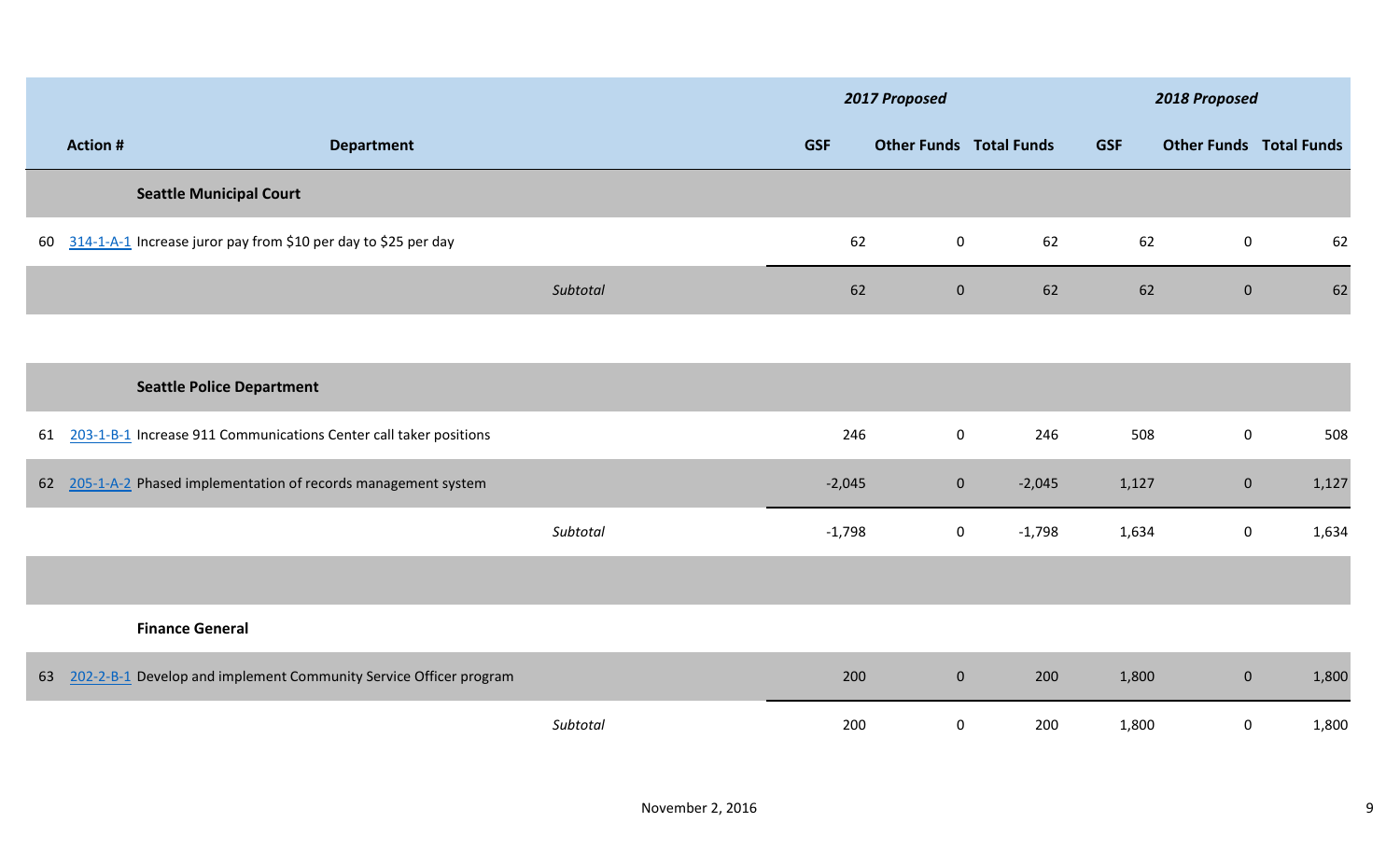|    |                |                                                                                  |                  | 2017 Proposed                  |                  |                  | 2018 Proposed                  |              |
|----|----------------|----------------------------------------------------------------------------------|------------------|--------------------------------|------------------|------------------|--------------------------------|--------------|
|    | <b>Action#</b> | <b>Department</b>                                                                | <b>GSF</b>       | <b>Other Funds Total Funds</b> |                  | <b>GSF</b>       | <b>Other Funds Total Funds</b> |              |
|    |                | <b>Seattle Public Utilities</b>                                                  |                  |                                |                  |                  |                                |              |
| 64 |                | 9-1-A-1 Bitter Lake Reservoir planning acceleration                              | $\boldsymbol{0}$ | $\mathbf 0$                    | $\mathbf 0$      | $\boldsymbol{0}$ | $\mathbf 0$                    | $\mathbf 0$  |
| 65 |                | 11-1-B-1 Clean City litter pilot project                                         | 60               | $\overline{0}$                 | 60               | 60               | $\mathbf{0}$                   | 60           |
| 66 |                | 17-1-A-1 Eliminate Digital Strategist Position                                   | $\mathbf 0$      | $-153$                         | $-153$           | $\bf{0}$         | $-158$                         | $-158$       |
|    |                | Subtotal                                                                         | 60               | $-153$                         | $-93$            | 60               | $-158$                         | $-98$        |
|    |                |                                                                                  |                  |                                |                  |                  |                                |              |
|    |                | <b>Seattle Department of Transportation</b>                                      |                  |                                |                  |                  |                                |              |
| 67 |                | 37-1-A-2 Proviso multimodal corridor CIP projects to support Council oversight   | $\boldsymbol{0}$ | $\boldsymbol{0}$               | $\overline{0}$   | $\mathbf 0$      | $\boldsymbol{0}$               | $\pmb{0}$    |
| 68 |                | 38-1-A-1 Impose conditions on grant applications (legislation)                   | $\bf{0}$         | $\mathbf{0}$                   | $\boldsymbol{0}$ | $\mathbf{0}$     | $\mathbf{0}$                   | $\mathbf{0}$ |
| 69 |                | 40-1-B-1 Sidewalk condition assessment                                           | $\boldsymbol{0}$ | 400                            | 400              | $\boldsymbol{0}$ | 800                            | 800          |
| 70 | $44-1 - B - 2$ | Increase allocation of Red Light Camera revenue to school zones<br>(legislation) | $\mathbf{0}$     | 425                            | 425              | $\mathbf{0}$     | 400                            | 400          |
| 71 |                | 45-1-A-3 Accelerate Bike Master Plan Spending                                    | $\mathbf 0$      | 1,000                          | 1,000            | $\mathbf 0$      | 4,000                          | 4,000        |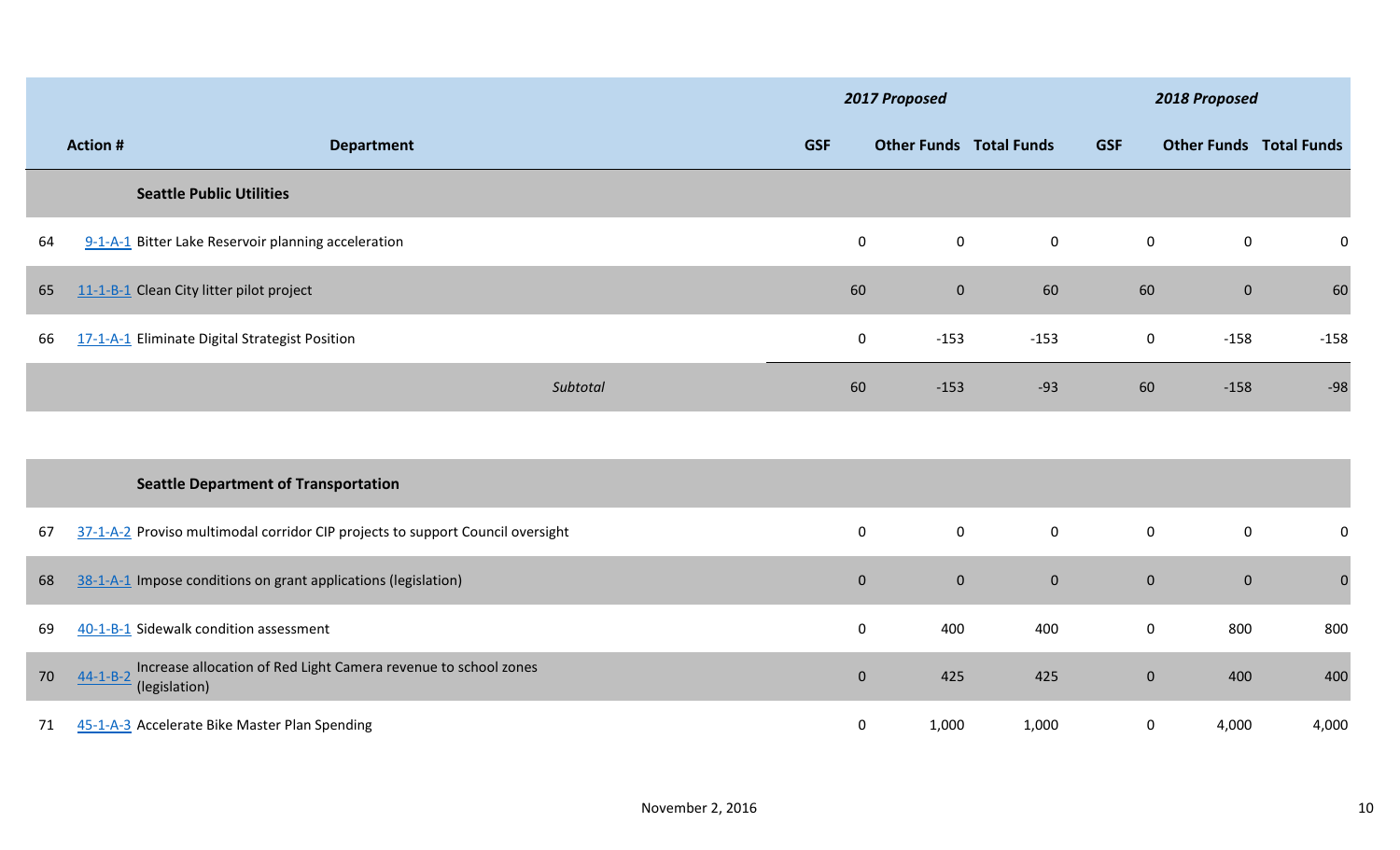|    |                                                                                                    |                | 2017 Proposed                  |                |              | 2018 Proposed  |                                |
|----|----------------------------------------------------------------------------------------------------|----------------|--------------------------------|----------------|--------------|----------------|--------------------------------|
|    | <b>Action#</b><br><b>Department</b>                                                                | <b>GSF</b>     | <b>Other Funds Total Funds</b> |                | <b>GSF</b>   |                | <b>Other Funds Total Funds</b> |
| 72 | 46-1-A-3 Proviso on Bike Share limiting duration of operating subsidy                              | $\overline{0}$ | $\bf 0$                        | $\overline{0}$ | $\mathbf{0}$ | $\mathbf{0}$   | $\boldsymbol{0}$               |
| 73 | 47-1-B-1 Reduce Bike Share Operations                                                              | 0              | $-300$                         | $-300$         | $\mathbf 0$  | $-600$         | $-600$                         |
| 74 | 49-1-A-2 N. Beacon Hill Safety Planning                                                            | $\overline{0}$ | 150                            | 150            | $\mathbf{0}$ | $\mathbf{0}$   | $\mathbf 0$                    |
| 75 | 50-1-A-2 Advance Funding for Accessible Mt. Baker                                                  | 0              | 2,000                          | 2,000          | 0            | $\mathbf 0$    | $\bf{0}$                       |
| 76 | 51-1-B-1 Funding for Rainier Ave. Road Safety Corridor Project                                     | $\mathbf 0$    | 1,000                          | 1,000          | $\bf 0$      | $\mathbf{0}$   | $\boldsymbol{0}$               |
| 77 | 53-1-A-3 Parking Benefit District Pilot                                                            | $\mathbf 0$    | 150                            | 150            | $\mathbf 0$  | $\mathbf 0$    | $\mathbf 0$                    |
| 78 | 54-1-B-1 Additional Parking Area Studies                                                           | $\overline{0}$ | 270                            | 270            | $\mathbf{0}$ | 315            | 315                            |
| 79 | 55-1-B-1 Expand parking fee range to \$0.50 to \$5.00 per hour (administration; see Revenue below) | 127            | $\boldsymbol{0}$               | 127            | 63           | $\mathbf 0$    | 63                             |
| 80 | 58-1-A-1 New Position for Revenue Development                                                      | $\overline{0}$ | 90                             | 90             | $\mathbf{0}$ | 135            | 135                            |
| 81 | 59-1-C-2 Reduce GSF support to Transportation Operating Fund (Bike Share)                          | $-300$         | $\mathbf 0$                    | $-300$         | $-600$       | $\bf{0}$       | $-600$                         |
| 82 | 64-1-A-1 Increase funding for street maintenance                                                   | $\mathbf{0}$   | 3,200                          | 3,200          | $\mathbf{0}$ | $\overline{0}$ | $\mathbf 0$                    |
|    | Subtotal                                                                                           | $-173$         | 8,385                          | 8,212          | $-537$       | 5,050          | 4,513                          |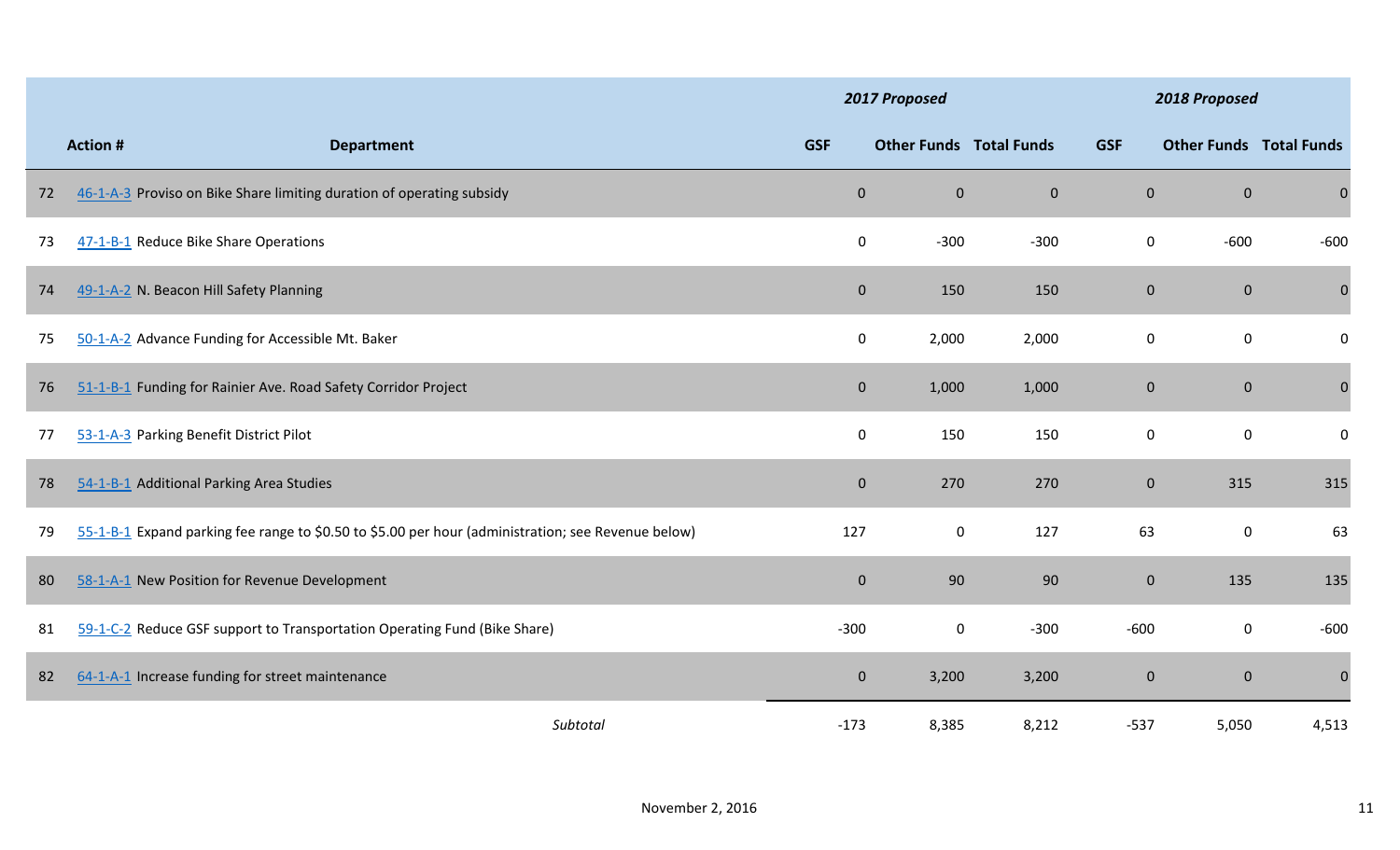|    |                 |                                                                                      | 2017 Proposed |                                |                | 2018 Proposed |                                |              |  |
|----|-----------------|--------------------------------------------------------------------------------------|---------------|--------------------------------|----------------|---------------|--------------------------------|--------------|--|
|    | <b>Action #</b> | <b>Department</b>                                                                    | <b>GSF</b>    | <b>Other Funds Total Funds</b> |                | <b>GSF</b>    | <b>Other Funds Total Funds</b> |              |  |
|    |                 | <b>Ethics and Election Commission</b>                                                |               |                                |                |               |                                |              |  |
| 83 |                 | 306-1-B-1 Report by SEEC related to outreach for the Democracy Voucher program (SLI) | $\mathbf 0$   | $\mathbf 0$                    | $\mathbf 0$    | $\mathbf 0$   | $\mathbf 0$                    | 0            |  |
|    |                 | Subtotal                                                                             | $\pmb{0}$     | $\mathbf{0}$                   | $\overline{0}$ | $\mathbf{0}$  | $\mathbf{0}$                   | $\mathbf{0}$ |  |
|    |                 |                                                                                      |               |                                |                |               |                                |              |  |
|    |                 | <b>Finance and Administrative Services</b>                                           |               |                                |                |               |                                |              |  |
| 84 |                 | 332-1-B-1 Add one Animal Control Officer position and funding for a vehicle          | 201           | $\mathbf 0$                    | 201            | 136           | $\mathbf 0$                    | 136          |  |
| 85 |                 | 335-1-B-1 Support for YouthBuild pre-apprenticeship program in 2017                  | 250           | $\mathbf{0}$                   | 250            | $\mathbf 0$   | $\mathbf{0}$                   | $\mathbf 0$  |  |
| 86 |                 | 338-1-B-2 Reduce GSF support due to marijuana business license fee increase          | $-430$        | $\mathbf 0$                    | $-430$         | $-437$        | $\mathbf 0$                    | $-437$       |  |
|    |                 | Subtotal                                                                             | 22            | $\mathbf{0}$                   | 22             | $-301$        | $\mathbf{0}$                   | $-301$       |  |
|    |                 |                                                                                      |               |                                |                |               |                                |              |  |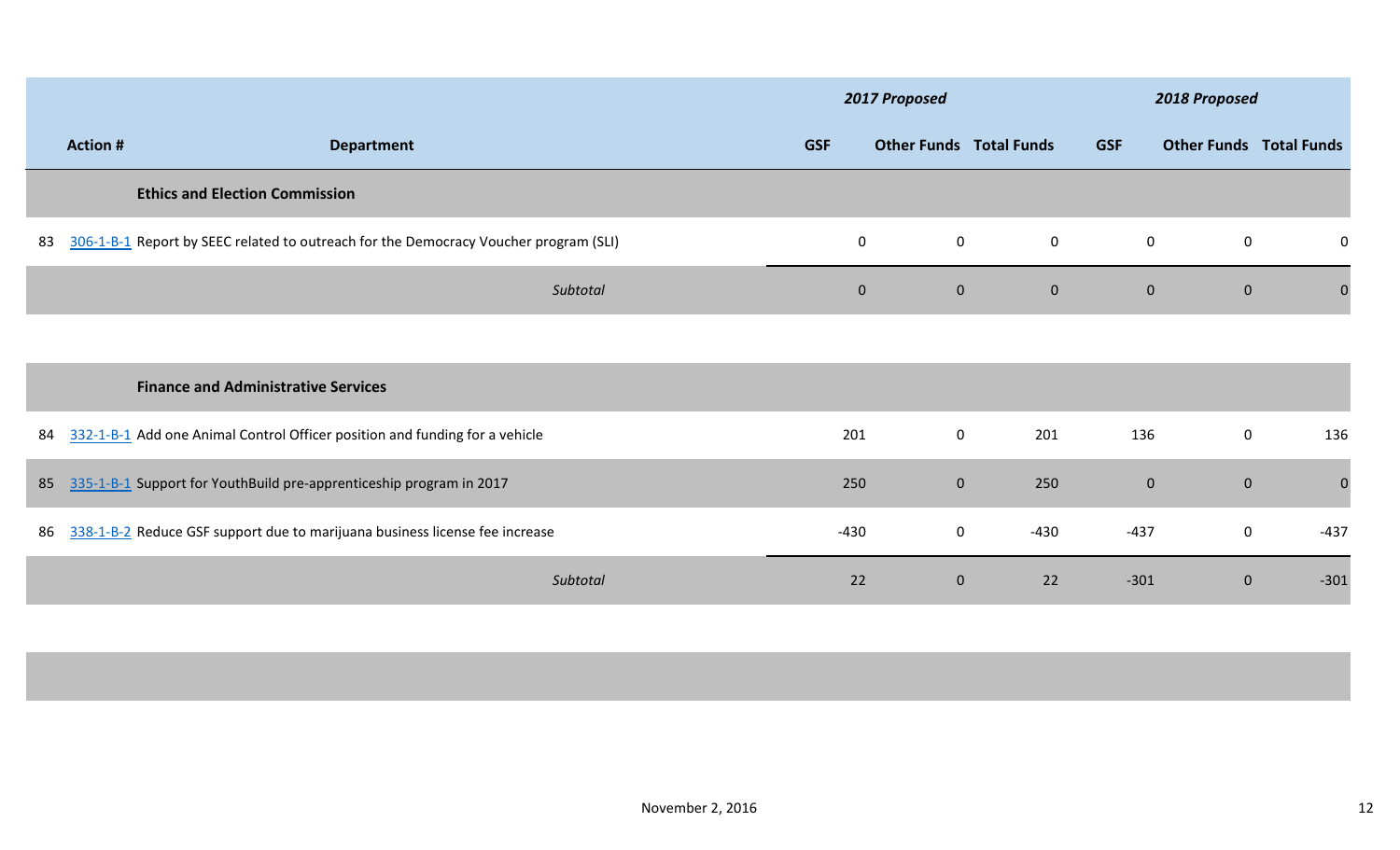|    |                   |                                                                                    | 2017 Proposed |                                |     | 2018 Proposed |                                |             |
|----|-------------------|------------------------------------------------------------------------------------|---------------|--------------------------------|-----|---------------|--------------------------------|-------------|
|    | <b>Action#</b>    | <b>Department</b>                                                                  | <b>GSF</b>    | <b>Other Funds Total Funds</b> |     | <b>GSF</b>    | <b>Other Funds Total Funds</b> |             |
|    |                   | <b>Office of City Auditor</b>                                                      |               |                                |     |               |                                |             |
| 87 |                   | 291-1-B-1 Evaluation of Acoustic Gunshot Locator System (AGLS) pilot program       | 250           | $\boldsymbol{0}$               | 250 | $\mathbf 0$   | $\mathbf 0$                    | $\pmb{0}$   |
| 88 | $292 - 1 - A - 1$ | Evaluation of Ordinance 125114 (Source of Income) and CB 118817 (Move-<br>in Fees) | 100           | $\mathbf{0}$                   | 100 | 100           | $\mathbf{0}$                   | 100         |
| 89 |                   | 293-1-B-2 Evaluation of Ordinance 125135 (Secure Scheduling)                       | 14            | $\mathbf 0$                    | 14  | 309           | $\mathbf 0$                    | 309         |
|    |                   | Subtotal                                                                           | 364           | $\overline{0}$                 | 364 | 409           | $\overline{0}$                 | 409         |
|    |                   | <b>Office of the Hearing Examiner</b>                                              |               |                                |     |               |                                |             |
| 90 |                   | 153-1-A-1 One time funding for pro tem assistance                                  | 12            | $\mathbf 0$                    | 12  | $\mathbf 0$   | $\mathbf 0$                    | $\mathbf 0$ |
|    |                   | Subtotal                                                                           | 12            | $\mathbf{0}$                   | 12  | $\mathbf{0}$  | $\mathbf{0}$                   | $\pmb{0}$   |
|    |                   | <b>Office of Immigrant and Refugee Affairs</b>                                     |               |                                |     |               |                                |             |
|    |                   | 91 125-1-A-1 Expand ready to work program in Lake City Neighborhood                | 100           | $\mathbf 0$                    | 100 | 100           | $\mathbf 0$                    | 100         |
|    |                   | Subtotal                                                                           | 100           | $\mathbf{0}$                   | 100 | 100           | $\mathbf{0}$                   | 100         |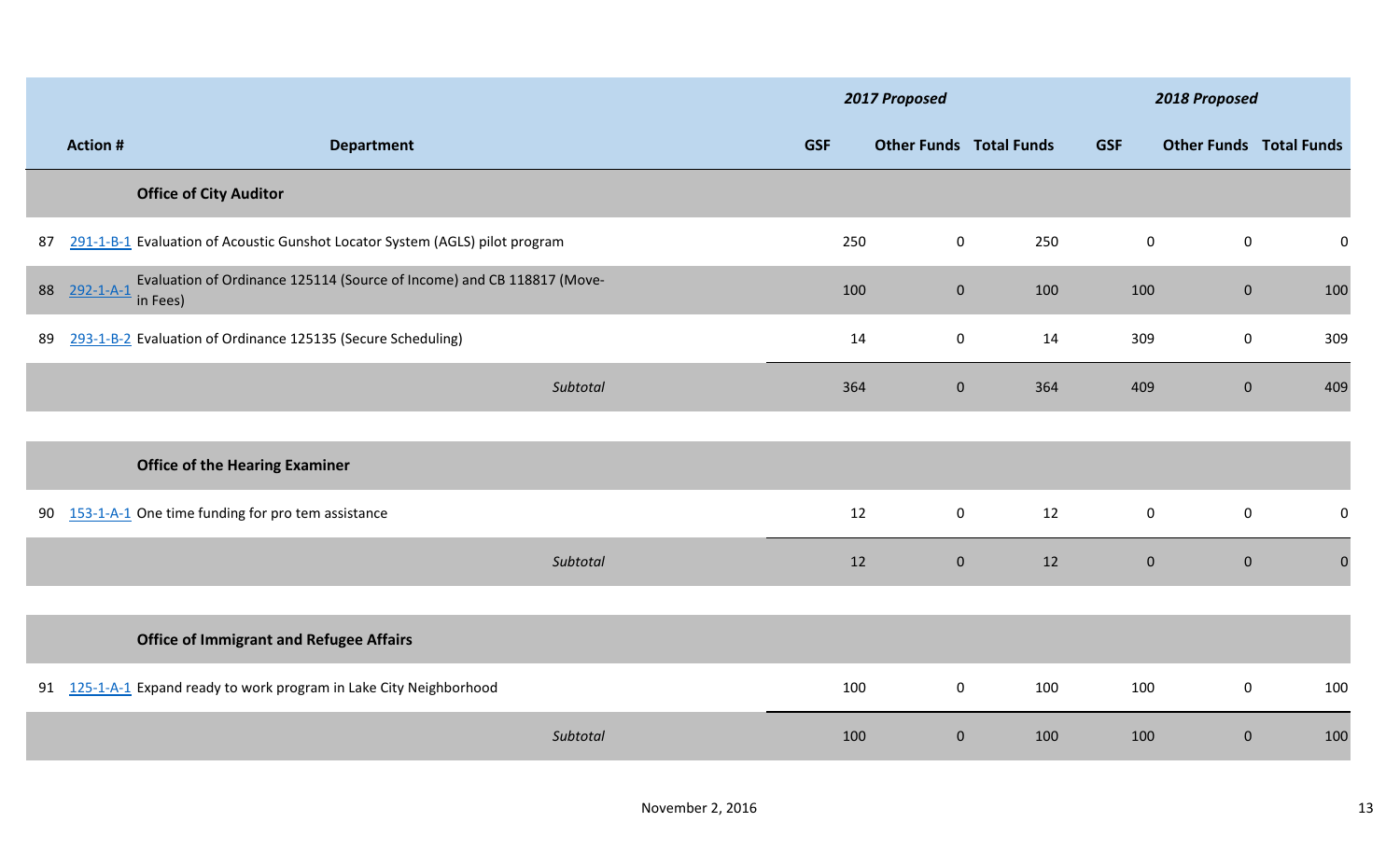|    |                   |                                                                                      |          | 2017 Proposed |                                |        |            | 2018 Proposed                  |        |  |
|----|-------------------|--------------------------------------------------------------------------------------|----------|---------------|--------------------------------|--------|------------|--------------------------------|--------|--|
|    | <b>Action#</b>    | <b>Department</b>                                                                    |          | <b>GSF</b>    | <b>Other Funds Total Funds</b> |        | <b>GSF</b> | <b>Other Funds Total Funds</b> |        |  |
|    |                   | <b>Office of Intergovernmental Relations</b>                                         |          |               |                                |        |            |                                |        |  |
|    |                   | 92 328-1-A-1 Eliminate Strategic Advisor position for international affairs          |          | $-100$        | $\mathbf 0$                    | $-100$ | $-100$     | $\mathbf{0}$                   | $-100$ |  |
|    |                   |                                                                                      | Subtotal | $-100$        | $\mathbf 0$                    | $-100$ | $-100$     | $\mathbf 0$                    | $-100$ |  |
|    |                   |                                                                                      |          |               |                                |        |            |                                |        |  |
|    |                   | <b>Office of Sustainability and Environment</b>                                      |          |               |                                |        |            |                                |        |  |
| 93 | $29 - 1 - A - 1$  | Establish an Environmental Justice Fund for the Equity and Environment<br>Initiative |          | 100           | $\mathbf 0$                    | 100    | 250        | $\mathbf{0}$                   | 250    |  |
|    |                   |                                                                                      | Subtotal | 100           | $\boldsymbol{0}$               | 100    | 250        | $\mathbf 0$                    | 250    |  |
|    |                   | <b>Department of Human Resources</b>                                                 |          |               |                                |        |            |                                |        |  |
| 94 | $119 - 1 - A - 1$ | Add a position to support Green Pathways identification and entry into<br>green jobs |          | 144           | $\mathbf 0$                    | 144    | 148        | $\mathbf 0$                    | 148    |  |
| 95 |                   | 120-1-A-1 Add a position to implement paid leave benefits                            |          | 144           | $\mathbf 0$                    | 144    | 148        | $\mathbf{0}$                   | 148    |  |
|    |                   |                                                                                      | Subtotal | 288           | $\boldsymbol{0}$               | 288    | 297        | $\mathbf 0$                    | 297    |  |
|    |                   |                                                                                      |          |               |                                |        |            |                                |        |  |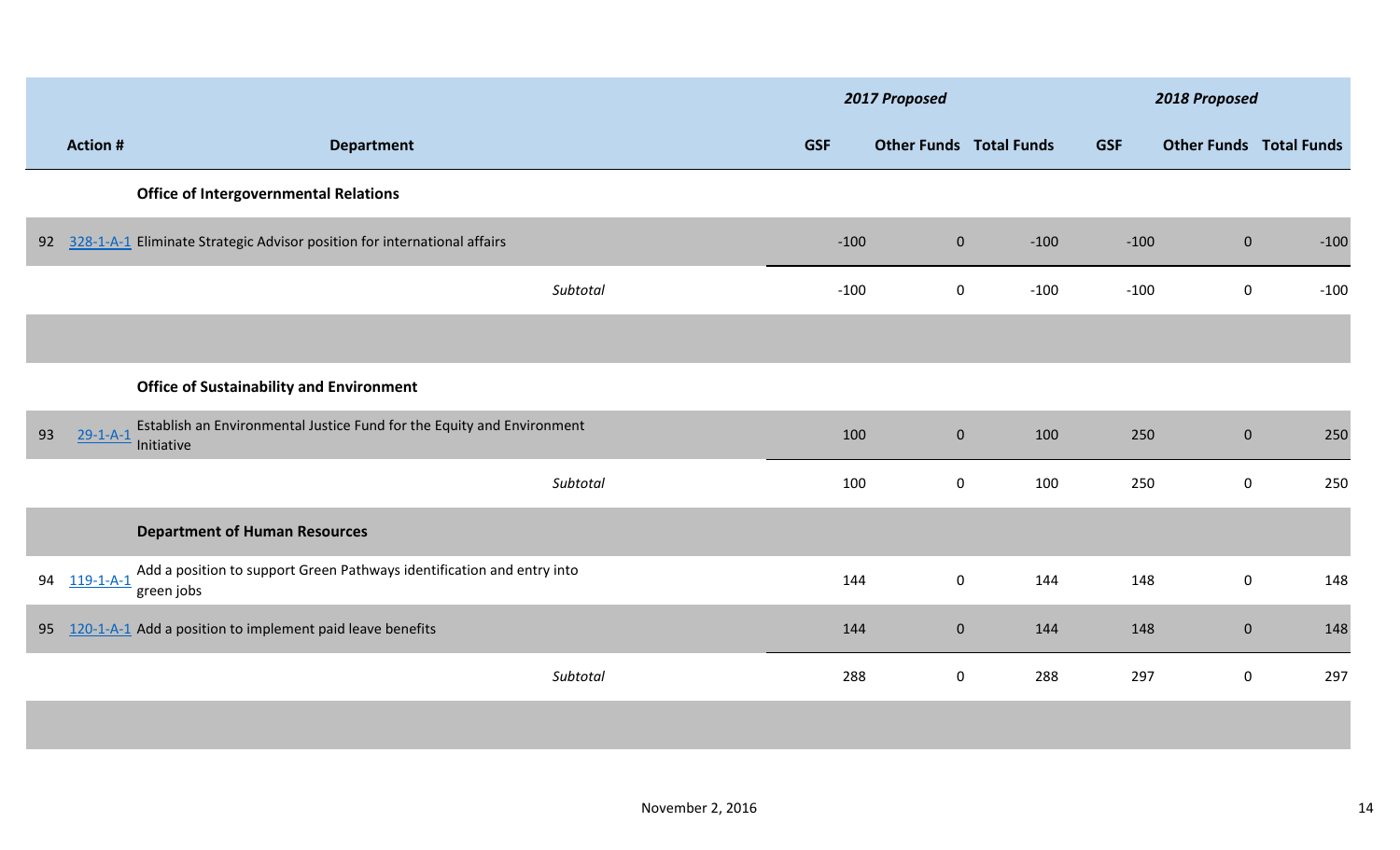|     |                  |                                                                                    | 2017 Proposed  |                                |                | 2018 Proposed  |                |                                |
|-----|------------------|------------------------------------------------------------------------------------|----------------|--------------------------------|----------------|----------------|----------------|--------------------------------|
|     | <b>Action#</b>   | <b>Department</b>                                                                  | <b>GSF</b>     | <b>Other Funds Total Funds</b> |                | <b>GSF</b>     |                | <b>Other Funds Total Funds</b> |
|     |                  | <b>Office of Civil Rights</b>                                                      |                |                                |                |                |                |                                |
| 96  |                  | 97-1-A-1 Support for Indigenous People's Day celebration                           | 5 <sub>1</sub> | $\bf 0$                        | 5 <sub>1</sub> | 5 <sup>1</sup> | $\overline{0}$ | 5                              |
| 97  | $99 - 1 - A - 1$ | Funding and one position to conduct testing for bias in employment and<br>housing  | 176            | $\mathbf 0$                    | 176            | 230            | $\mathbf 0$    | 230                            |
|     |                  | Subtotal                                                                           | 181            | $\mathbf 0$                    | 181            | 235            | $\overline{0}$ | 235                            |
|     |                  |                                                                                    |                |                                |                |                |                |                                |
|     |                  | <b>Office of Labor Standards</b>                                                   |                |                                |                |                |                |                                |
| 98  |                  | 106-1-A-1 Add one Civil Rights Analyst Senior position for directed investigations | 108            | $\boldsymbol{0}$               | 108            | 112            | $\mathbf 0$    | 112                            |
| 99  |                  | 107-1-A-1 Additional funding for staff training                                    | 25             | $\mathbf{0}$                   | 25             | 25             | $\overline{0}$ | 25                             |
|     |                  | Subtotal                                                                           | 133            | $\boldsymbol{0}$               | 133            | 137            | $\mathbf 0$    | 137                            |
|     |                  |                                                                                    |                |                                |                |                |                |                                |
|     |                  | <b>Other Appropriation Adjustments</b>                                             |                |                                |                |                |                |                                |
| 100 | $1-1-A-1$ Errata |                                                                                    | $-635$         | 9,154                          | 8,519          | $-63$          | $-336$         | $-399$                         |
|     |                  | Subtotal                                                                           | $-635$         | 9,154                          | 8,519          | $-63$          | $-336$         | $-399$                         |